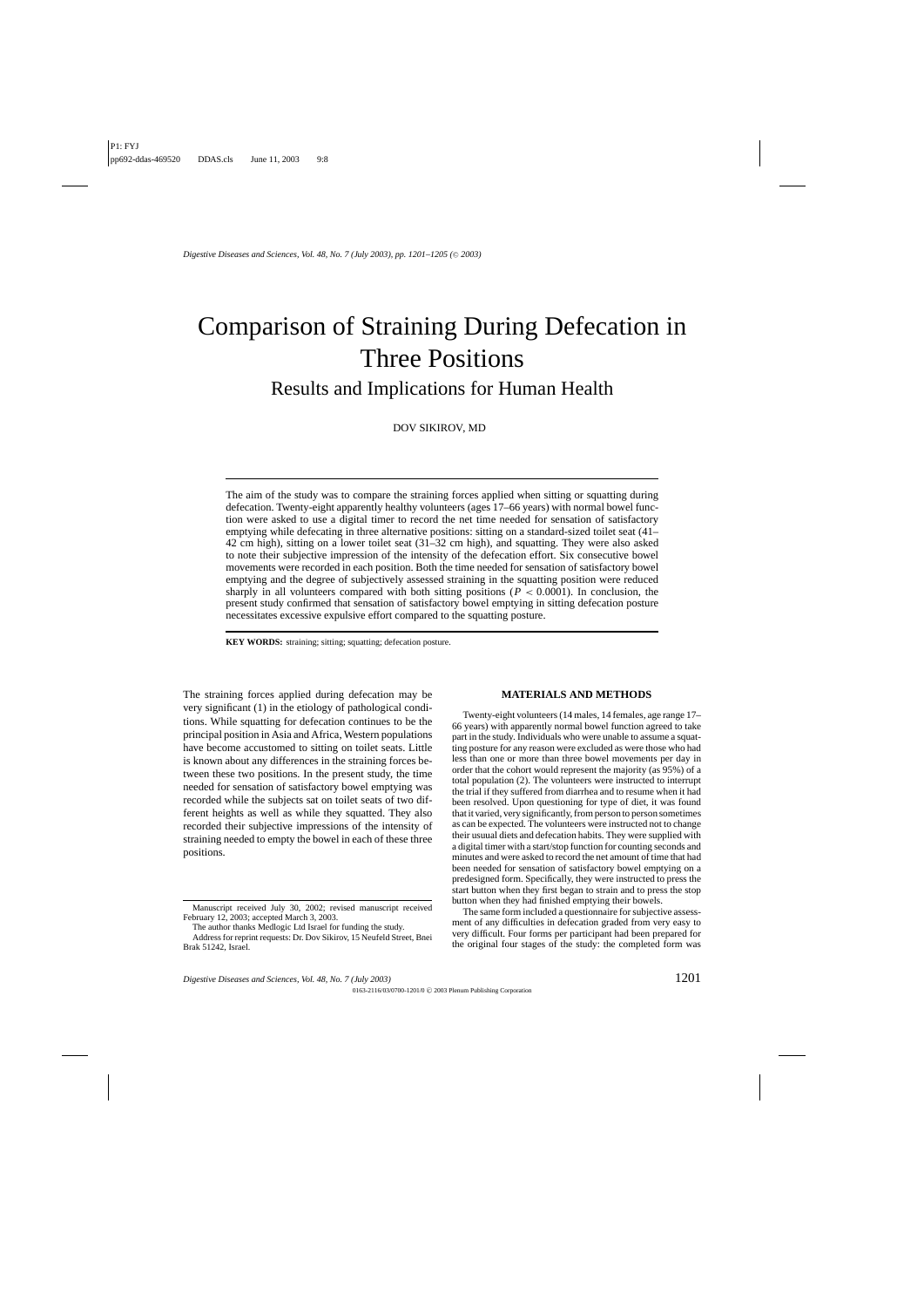exchanged for the following one to avoid comparisons of entries and possible bias. The first stage involved registering the time that had elapsed during rectal emptying with the subject seated on a regular toilet seat (41–42 cm from the base and including the seat). The second stage was the same as the first but with the subject's feet resting on a 10-cm high footstool, which reduced the height of the toilet seat to 31–32 cm. The third stage was supposed to have been the same as the second but with the use of a 15-cm high footstool, thus reducing the height of toilet bowl to 26–27 cm: this stage was abandoned when four consecutive volunteers refused to complete the required number of defecation trials because of the extreme discomfort of defecating in this position. In the fourth stage, the subject defecated while in a squatting posture (a flat container was supplied). The volunteers were instructed to record six consecutive bowel movements in each position. The number six was chosen arbitrarily, taking into account that although a greater number would more accurately reflect the whole picture, it should not be so numerous as to interfere with compliance of the volunteers to complete the tasks.

Prior to this study all volunteers routinely used a seated posture for defecation.

**Statistical Analysis.** Comparison between the averages of measured time and subjective assessment of difficulty in defecating in different postures was done by the Wilcoxon rank test. Comparison between the different postures was based on  $P = 0.017 (0.05/3)$  according to the Bonferroni correction. The subjective assessment of difficulty in defecating was estimated as:  $0 = \text{very easy}, 1 = \text{easy}, 3 = \text{moderate}, 5 = \text{difficult}.$  The sum of answers was divided by 3 in order to arrive at the scale 0–10 (10, most difficult; 0, easiest).

## **RESULTS**

The results are summarized in Tables 1 and 2 and Figures 1 and 2. The study revealed that the subjects had different patterns of bowel emptying (Table 1). For example, volunteer 26 characteristically had very rapid bowel movements that lasted only a few seconds, while volunteer 6 usually took several minutes. Irrespective of the differences in patterns, all the subjects registered a sharp reduction of time necessary for sensation of satisfactory bowel emptying in the squatting posture compared to either of the sitting positions (Table 1, Figure 1). The subjective assessment of the difficulty of defecation revealed the squatting posture as easiest for sensation of satisfactore bowel emptying compared with any sitting defecation posture (Table 2, Figure 2). The statistical difference for both

| TABLE 1. TIME SPENT IN BOWEL EMPTYING (IN MINUTES) |                        |                         |               |                         |                                 |                                 |               |  |  |  |  |
|----------------------------------------------------|------------------------|-------------------------|---------------|-------------------------|---------------------------------|---------------------------------|---------------|--|--|--|--|
| Subject                                            | Sex, age, height       | Squatting               |               |                         | Sitting at a height of 31–32 cm | Sitting at a height of 41–42 cm |               |  |  |  |  |
|                                                    | $(cm)$ , weight $(kg)$ | Mean*                   | Range         | $Mean*$                 | Range                           | $Mean*$                         | Range         |  |  |  |  |
| 1.                                                 | F, 47, 165, 74         | $0.66(27)$ <sup>+</sup> | $0.58 - 0.73$ | $1.39(58)$ <sup>+</sup> | $0.96 - 2.3$                    | 2.39                            | $1.4 - 3.78$  |  |  |  |  |
| 2.                                                 | M, 43, 180, 99         | 1.77(24)                | $1.13 - 2.26$ | 5.38(75)                | $3.93 - 7.23$                   | 7.16                            | $5.55 - 9.13$ |  |  |  |  |
| 3.                                                 | F, 42, 170, 80         | 1.79(45)                | $1.13 - 2.6$  | 3.82(95)                | $2.41 - 4.33$                   | $\overline{4}$                  | $1 - 8.83$    |  |  |  |  |
| 4.                                                 | M, 31, 175, 69         | 0.26(67)                | $0.21 - 0.4$  | 0.35(90)                | $0.13 - 0.91$                   | 0.39                            | $0.25 - 0.56$ |  |  |  |  |
| 5.                                                 | M, 61, 174, 80         | 0.43(46)                | $0.31 - 0.58$ | 0.74(80)                | $0.66 - 0.83$                   | 0.93                            | $0.8 - 1.31$  |  |  |  |  |
| 6.                                                 | M, 36, 192, 90         | 3.23(43)                | $2.11 - 5.13$ | 5.73(76)                | $2.13 - 8.45$                   | 7.56                            | $5.06 - 10.2$ |  |  |  |  |
| 7.                                                 | M, 63, 173, 78         | 2(71)                   | $1.91 - 2.33$ | 3.98(141)               | 3.08-4.91                       | 2.83                            | $2.03 - 3.41$ |  |  |  |  |
| 8.                                                 | M, 65, 168, 71         | 0.57(44)                | $0.48 - 0.7$  | 0.9(69)                 | $0.63 - 1.28$                   | 1.3                             | $0.96 - 1.58$ |  |  |  |  |
| 9.                                                 | F, 30, 157, 65         | 0.79(26)                | $0.65 - 1.01$ | 2.77(92)                | $0.75 - 5.51$                   | 3                               | $1.15 - 5.05$ |  |  |  |  |
| 10.                                                | M, 58, 174, 88         | 0.64(27)                | $0.48 - 0.85$ | 2.2(92)                 | $0.91 - 3.98$                   | 2.4                             | $1.2 - 5.05$  |  |  |  |  |
| 11.                                                | F, 21, 158, 67         | 0.09(60)                | $0.08 - 0.11$ | 0.3(200)                | $0.3 - 0.35$                    | 0.15                            | $0.08 - 0.23$ |  |  |  |  |
| 12.                                                | M, 66, 169, 72         | 0.6(48)                 | $0.5 - 0.73$  | 0.84(67)                | $0.65 - 1.21$                   | 1.25                            | $0.88 - 1.46$ |  |  |  |  |
| 13.                                                | M, 35, 187, 80         | 0.54(48)                | $0.35 - 0.63$ | 0.99(88)                | $0.63 - 1.83$                   | 1.12                            | $0.81 - 1.71$ |  |  |  |  |
| 14.                                                | M, 51, 176, 88         | 0.64(27)                | $0.46 - 0.86$ | 2.15(91)                | $0.8 - 4$                       | 2.35                            | $0.98 - 5.23$ |  |  |  |  |
| 15.                                                | M, 18, 180, 78         | 1.1(30)                 | $0.66 - 1.73$ | 3.43(92)                | 1.93-4.96                       | 3.72                            | $1.61 - 5.33$ |  |  |  |  |
| 16.                                                | M, 36, 186, 80         | 0.6(60)                 | $0.45 - 0.66$ | 1.1(110)                | $0.65 - 2.58$                   | 1                               | $0.45 - 1.71$ |  |  |  |  |
| 17.                                                | M, 30, 175, 103        | 0.76(44)                | $0.78 - 1.11$ | 1.41(81)                | $1.06 - 1.96$                   | 1.74                            | $0.95 - 2.48$ |  |  |  |  |
| 18.                                                | M, 19, 181, 80         | 1.06(28)                | $0.76 - 1.38$ | 3.52(93)                | $1.95 - 5.16$                   | 3.79                            | $1.95 - 5.58$ |  |  |  |  |
| 19.                                                | F, 24, 155, 47         | $0.97(49)$ <sup>+</sup> | $0.75 - 1.18$ | $1.58(80)$ <sup>+</sup> | $0.55 - 2.2$                    | 1.97                            | $0.88 - 5.71$ |  |  |  |  |
| 20.                                                | F, 28, 163, 55         | 0.5(61)                 | $0.41 - 0.58$ | 0.61(75)                | $0.5 - 0.73$                    | 0.81                            | $0.58 - 1$    |  |  |  |  |
| 21.                                                | F, 55, 155, 74         | 0.99(72)                | $0.66 - 1.81$ | 1.36(99)                | $0.91 - 2.16$                   | 1.37                            | $0.8 - 2.03$  |  |  |  |  |
| 22.                                                | F, 50, 164, 73         | 1.18(47)                | $0.78 - 1.5$  | 1.74(70)                | $1.15 - 2.38$                   | 2.47                            | $1.8 - 3.08$  |  |  |  |  |
| 23.                                                | F, 17, 167, 63         | 0.17(51)                | $0.13 - 0.23$ | 0.44(133)               | $0.35 - 0.53$                   | 0.33                            | $0.16 - 0.6$  |  |  |  |  |
| 24.                                                | F, 49, 166, 64         | 0.92(36)                | $0.3 - 1.7$   | 3.17(124)               | $0.8 - 5.38$                    | 2.54                            | $2.2 - 3.2$   |  |  |  |  |
| 25.                                                | F, 27, 164, 54         | 0.2(35)                 | $0.16 - 0.26$ | 0.29(50)                | $0.2 - 0.45$                    | 0.57                            | $0.33 - 0.76$ |  |  |  |  |
| 26.                                                | F, 45, 160, 68         | 0.08(57)                | $0.08 - 0.1$  | 0.11(78)                | $0.1 - 0.13$                    | 0.14                            | $0.13 - 0.16$ |  |  |  |  |
| 27.                                                | F, 50, 160, 50         | 0.94(46)                | $0.51 - 1.5$  | 1.26(62)                | $0.66 - 3.66$                   | 2.03                            | $0.66 - 3.66$ |  |  |  |  |
| 28.                                                | F, 27, 159, 50         | 0.57(47)                | $0.41 - 1.08$ | 1.28(105)               | $0.85 - 2.33$                   | 1.21                            | $0.58 - 1.31$ |  |  |  |  |
| Average <sup>+</sup>                               |                        | 0.85(39)                |               | 1.9(88)                 |                                 | 2.16                            |               |  |  |  |  |

TABLE 1. TIME SPENT IN BOWEL EMPTYING (IN MINUTES)

\*The total time spend on 6 defecation acts by any volunteer divided by 6.

†In parenthesis mean values presented in percent: mean values of sitting on a regular toilet seat(height 41–42 cm) assumed as 100%. ‡The sum of means of each position divided by 28 (the number of volunteers).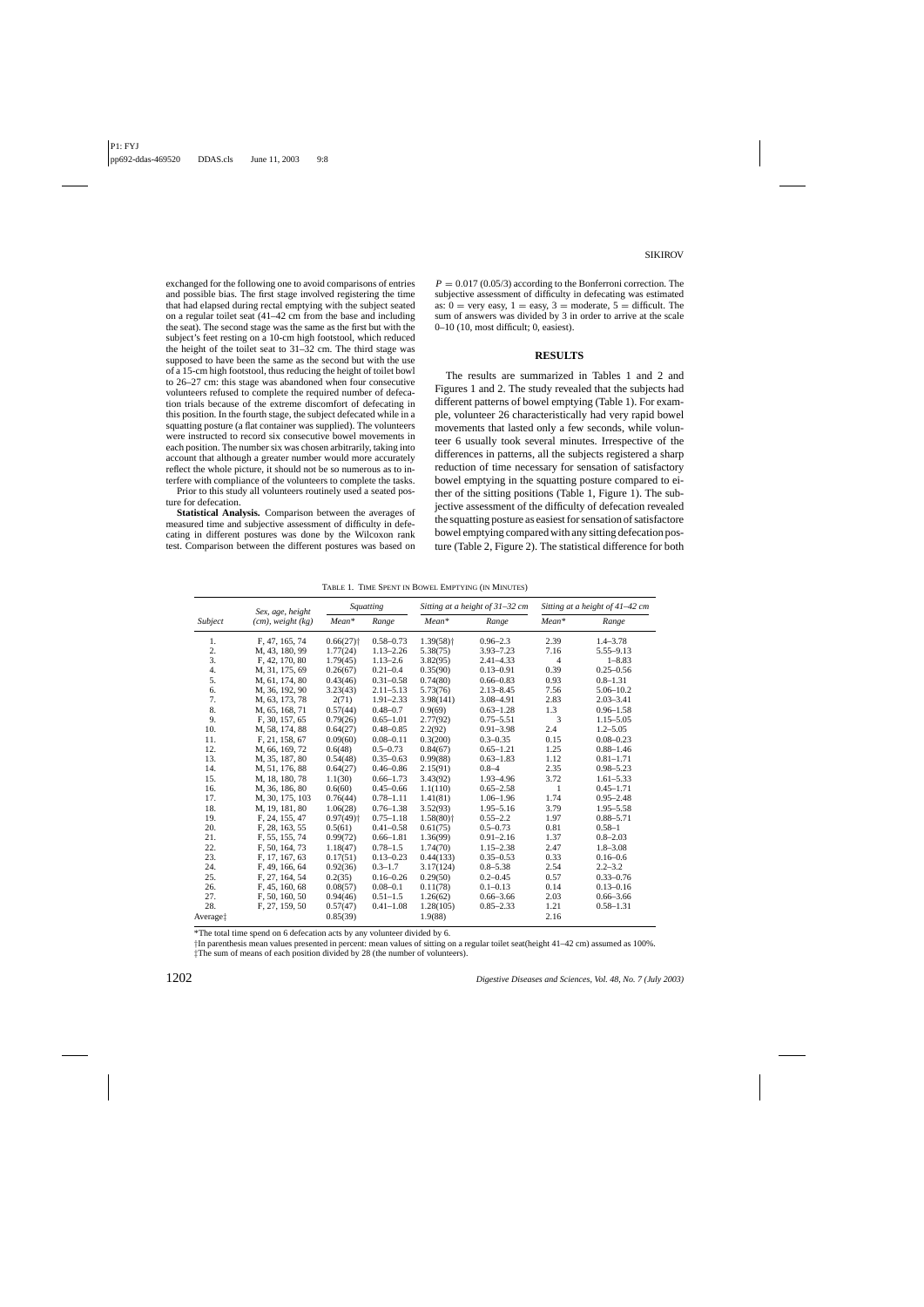

**Fig 1.** Time spent for bowel emptying according to posture.

TABLE 2. RESULTS OF SUBJECTIVE ASSESSMENT OF DIFFICULTY IN DEFECATING

| Subject              | Sex, age, height<br>$(cm)$ , weight $(kg)$ | Squatting      |                         |                                                                                                       | Sitting at a height of 31-32 cm |                |                |                | Sitting at a height of 41-42 cm |                |                |                |    |
|----------------------|--------------------------------------------|----------------|-------------------------|-------------------------------------------------------------------------------------------------------|---------------------------------|----------------|----------------|----------------|---------------------------------|----------------|----------------|----------------|----|
|                      |                                            |                |                         | Very easy Easy Moderate Difficult Very easy Easy Moderate Difficult Very easy Easy Moderate Difficult |                                 |                |                |                |                                 |                |                |                |    |
| 1.                   | F, 47, 165, 74                             | $6*$           |                         |                                                                                                       |                                 | 2              |                |                |                                 |                | $\overline{c}$ | $3*$           |    |
| 2.                   | M, 43, 180, 99                             | 4              | 2                       |                                                                                                       |                                 | 3              |                | $\overline{c}$ |                                 |                | 3              | 1              |    |
| 3.                   | F, 42, 170, 80                             |                | 3                       | 3                                                                                                     |                                 |                |                | 3              |                                 |                |                | 3              | 3  |
| 4.                   | M, 31, 175, 69                             | 3              | $\overline{c}$          |                                                                                                       | 1                               | 2              |                | $\overline{c}$ |                                 | $\overline{c}$ | 1              | 3              |    |
| 5.                   | M, 61, 174, 80                             |                | 2                       |                                                                                                       |                                 |                |                | 4              |                                 |                |                | 5              |    |
| 6.                   | M, 36, 192, 90                             | $\mathfrak{D}$ | $\overline{\mathbf{c}}$ | 2                                                                                                     |                                 |                |                |                |                                 |                |                | $\overline{c}$ |    |
| 7.                   | M, 63, 173, 78                             |                | 5                       |                                                                                                       |                                 |                |                |                | $\overline{c}$                  |                |                | 4              |    |
| 8.                   | M, 65, 168, 71                             | 4              | $\overline{c}$          |                                                                                                       |                                 | 2              | 3              |                |                                 |                |                | 5              |    |
| 9.                   | F, 30, 157, 65                             |                | $\overline{c}$          | 3                                                                                                     | 1                               |                | $\overline{c}$ | 3              |                                 |                |                | 3              |    |
| 10.                  | M, 58, 174, 88                             |                | $\overline{\mathbf{c}}$ |                                                                                                       |                                 | 2              | $\overline{c}$ |                |                                 |                |                | 3              |    |
| 11.                  | F, 21, 158, 67                             |                | 4                       | 1                                                                                                     |                                 |                |                | 4              |                                 |                |                | 4              |    |
| 12.                  | M, 66, 169, 72                             |                | 2                       |                                                                                                       |                                 | 2              |                |                |                                 |                |                | 5              |    |
| 13.                  | M, 35, 187, 80                             |                | $\overline{c}$          |                                                                                                       | 1                               |                | 2              | 3              | 1                               |                |                | 3              | 2  |
| 14.                  | M, 51, 176, 88                             |                | $\overline{c}$          |                                                                                                       |                                 | $\mathfrak{D}$ | $\overline{c}$ | $\overline{c}$ |                                 |                |                | 3              |    |
| 15.                  | M, 18, 180, 78                             | 5              |                         |                                                                                                       |                                 |                | $\overline{c}$ | $\overline{c}$ |                                 |                |                | $\overline{2}$ |    |
| 16.                  | M, 36, 186, 80                             | 3              |                         | 1                                                                                                     | 1                               |                | $\overline{c}$ | 3              |                                 |                | 3              | $\mathbf{1}$   | 2  |
| 17.                  | M, 30, 175, 103                            |                | 6                       |                                                                                                       |                                 |                | 6              |                |                                 |                | 5              |                |    |
| 18.                  | M, 19, 181, 80                             | 5              |                         |                                                                                                       |                                 |                | 2              | $\overline{c}$ |                                 |                |                | 2              | 2  |
| 19.                  | F, 24, 155, 47                             |                | 5                       | 1                                                                                                     |                                 |                |                | $\overline{c}$ |                                 |                | 5              | $1*$           |    |
| 20.                  | F, 28, 163, 55                             | 6              |                         |                                                                                                       |                                 | 6              |                |                |                                 | 6              |                |                |    |
| 21.                  | F, 55, 155, 74                             |                | 3                       | 2                                                                                                     |                                 |                |                | $\overline{c}$ | 3                               |                |                | 3              |    |
| 22.                  | F, 50, 164, 73                             |                | 4                       | $\mathbf{1}$                                                                                          | 1                               |                |                | $\overline{c}$ | 3                               |                |                | 3              |    |
| 23.                  | F, 17, 167, 63                             | 3              | 3                       |                                                                                                       |                                 |                |                |                | $\overline{c}$                  |                |                | 3              |    |
| 24.                  | F, 49, 166, 64                             |                | 2                       |                                                                                                       |                                 |                |                |                |                                 |                |                | $\overline{2}$ |    |
| 25.                  | F, 27, 164, 54                             |                | $\overline{c}$          |                                                                                                       |                                 |                | 1              |                |                                 | 2              |                | 3              |    |
| 26.                  | F, 45, 160, 68                             |                |                         | 2                                                                                                     |                                 | 5              |                |                |                                 |                |                |                |    |
| 27.                  | F, 50, 160, 50                             |                |                         |                                                                                                       |                                 |                | 3              |                |                                 |                |                | 3              |    |
| 28.                  | F, 27, 159, 50                             |                | 4                       | 2                                                                                                     |                                 |                | 3              | $\overline{c}$ |                                 |                | 3              | 3              |    |
| Total                |                                            | 74             | 64                      | 23                                                                                                    |                                 | 34             | 52             | 61             | 21                              | 15             | 51             | 77             | 25 |
| Percent <sup>+</sup> |                                            | 44             | 38                      | 14                                                                                                    |                                 | 20             | 31             | 36             | 13                              | 9              | 30             | 46             | 15 |

\*The number of answers.

†The total number of answers in each position is 168 [28 (number of volunteers) × 6 (defecation acts)].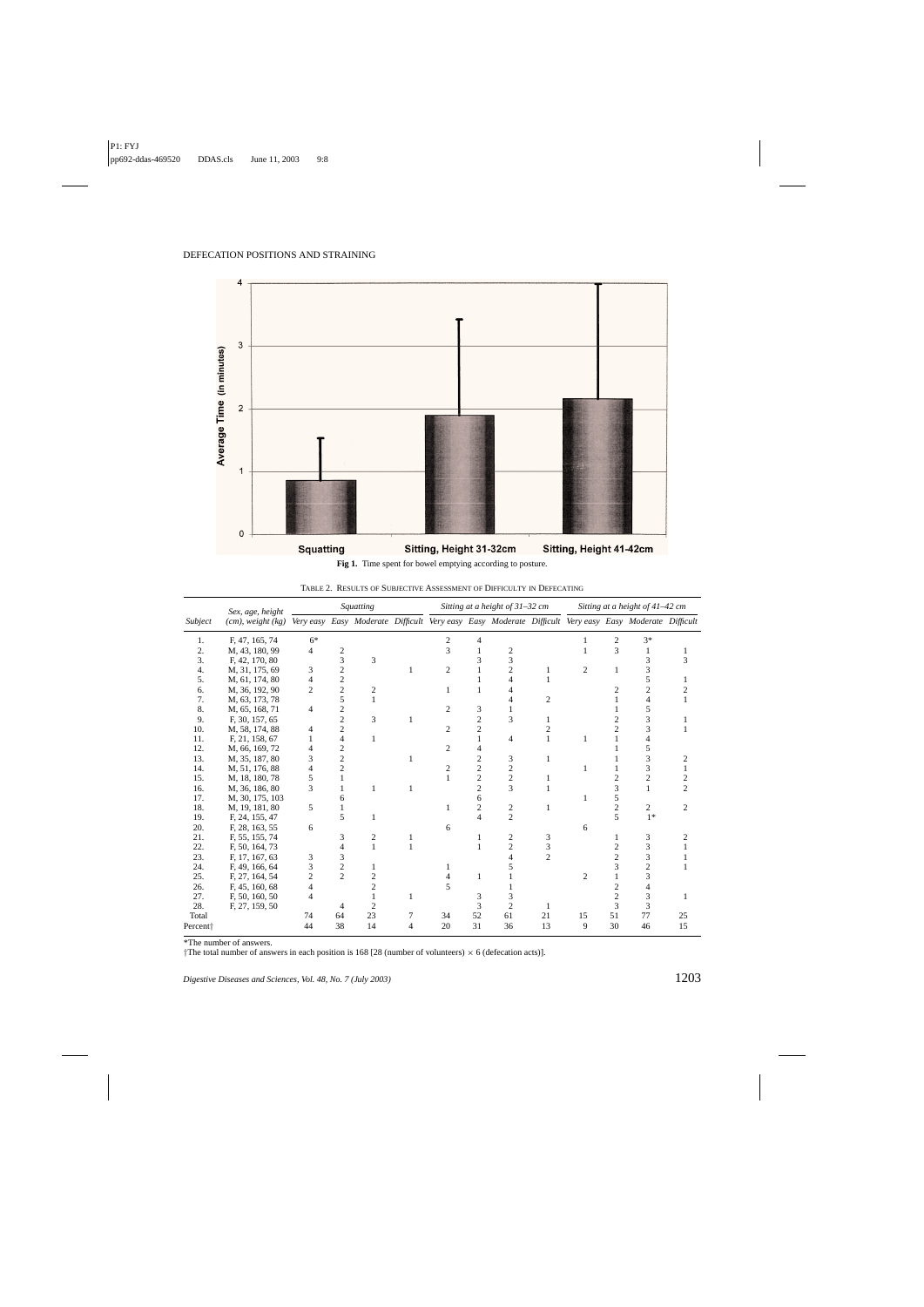

**Fig 2.** Subjective assesment of difficulty in defecating according to posture.

the averages of measured time and subjective assessment of intensity of defecation effort between squatting and any sitting posture was highly significant ( $P < 0.0001$ ). Most of the volunteers also registered a reduction in the time needed for sensation of satisfactory bowel emptying while seated on the lower seat compared to the standardsized one ( $P = 0.002$ ). The tendency to spend less time in sensation of satisfactory bowel emptying in the former position was also reflected in the subjective assessment of difficulty in defecating ( $P = 0.046$ ). However, six volunteers (21%) spend more time for sensation of satisfactory bowel emptying while seated on the lower seat compared to the standard-sized one.

There was no statistical correlation between subjective assessment and the measured time needed for sensation of satisfactory bowel emptying. An occasional finding was the direct correlation between the weight of volunteers and the measured time necessary for sensation of satisfactory bowel emptying  $($  > 0.35 by Spearman correlation test).

#### **DISCUSSION**

The uniformity of results described in this paper can be explained by a anatomophysiological factor common to humans, the rectoanal angle, which is straightened with hip flexing. The angle between the rectum and the anal canal varies from one individual to another (graded 64– 134) (3) and is a major factor in continence for solid rectal content (4). In his radiological study, Tagart showed that the rectoanal angle straightens with fully flexed hips—corresponding to the squatting position assumed for defecation—and converts the rectoanal outlet into a straight canal, thereby facilitating rectal emptying (5). The results of the present study are in excellent agreement with this line of thinking and may be summarized as follows: the greater the hip flexion, the straighter the rectoanal canal and, accordingly, the less strain required emptying the bowels. The only deviation from this rule in the present study cohort was seen in the six volunteers (Subjects 7, 11, 16, 23, 24, and 28) who had reported more straining for emptying the rectum while sitting on the lower toilet seat. It can be speculated that hip flexion, which is usually greater in this posture than when seated on a regular toilet seat, was not sufficient to straighten the rectoanal canal and reduce the straining in these subjects while the unusual position of sitting on a toilet seat 31– 32 cm high had a strong influence on these volunteers' expressing the need for more straining than they had required while sitting on a regular toilet seat.

The attempt to achieve more straining reduction in sitting posture by even more reduction of height of toilet seat and accordingly more hip flexing was not successful. As noted above, four consecutive volunteers refused to defecate on a toilet seat 26–27 cm high because of unacceptable discomfort.

All volunteers, independently of variables such as diet, length of feces evacuation, age, height, weight, and sex, needed significantly less time for feces evacuation in the